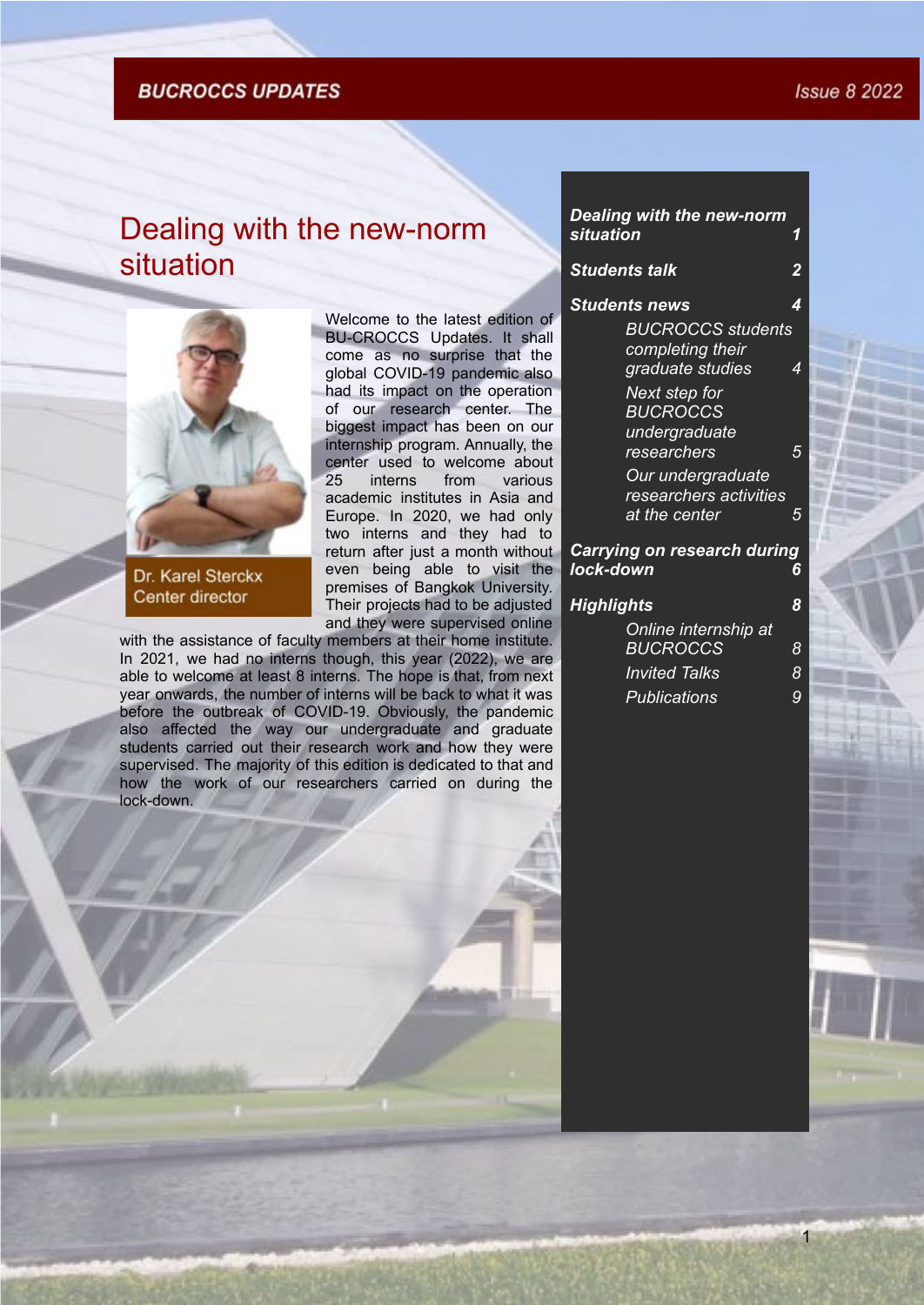## <span id="page-1-0"></span>Students talk



When I first stepped onto this campus, I was amazed by the structure of buildings, nestled in a lush green campus and its vibrant atmosphere. I marveled at the architecture and how it blended perfectly with nature. I had a chance to look around the campus for a month or so before my work started. I joined BU-CROCCS (Bangkok University Centre of Research in Optoelectronics, Communications and Computational Systems) as a Doctor of Engineering Research student, Dept. of Electrical and Computer Engineering on January, 2018 under the supervision of Dr. Waleed Mohammed and Dr. Romuald Jolivot.

I still remember, during the first Covid-19 pandemic, March, 2020 when it hit Thailand, all of sudden there was a panic. I was in my final year of Doctor of Engineering. The university, the markets around, and the mode of transportation were all closed down. I, along with my other colleagues, could not go to the university for our research work. We were basically nowhere, and kept us worried about not finishing our work and graduating on time. Moreover, we were also financially getting weaker. But my supervisor helped me and my colleague to overcome the panic we had. Even though we could not conduct our experimental work at the University, we always had an online meeting, discussed our work and set particular goals like writing journal papers, plans for thesis completion and most importantly, we got counseling at times of obstacles and stress. He also provided us with financial support during those times, which I can never forget.

As the Covid-19 pandemic was slowly getting normal with restrictions (starting of May, 2020), I had a chance to work at NECTEC (National Electronics and Computer Technology Center), NSTDA, Thailand through my supervisor. At NECTEC, I could learn a new set of skills apart from what I had and got an opportunity to enhance my knowledge to the next level. Moreover, side by side I could also conduct my remaining research work at NECTEC as it has a collaboration with BU-CROCCS, Bangkok University.

Finally, in October, 2020 when the University opened after a long gap by following new normal protocols, I could successfully defend my doctoral thesis. After that, I worked on finalizing my thesis and gradually it was time for me to head back home. I started searching for flights, but there was literally none as there was a steep rise in Covid-19 cases in my country. There was discussion over news about the international flights ban. I started to panic! After an exhaustive search over the internet, I could finally find only one flight to my country. But again, the flight tickets were very expensive, probably due to last minute search and I was short of cash. Moreover, all the banks were closed at that period and it wasn't possible for me to ask for financial help from home. At that very moment, one of the faculty members, Dr. Poompat from BU-CROCCS helped me to book my flight tickets on time. If he would not have helped me that day, I could have been stuck in Thailand as a strict lockdown was imposed in my country from the next second day onwards. The lockdown was for three and half months and I could not believe that. It was a narrow escape!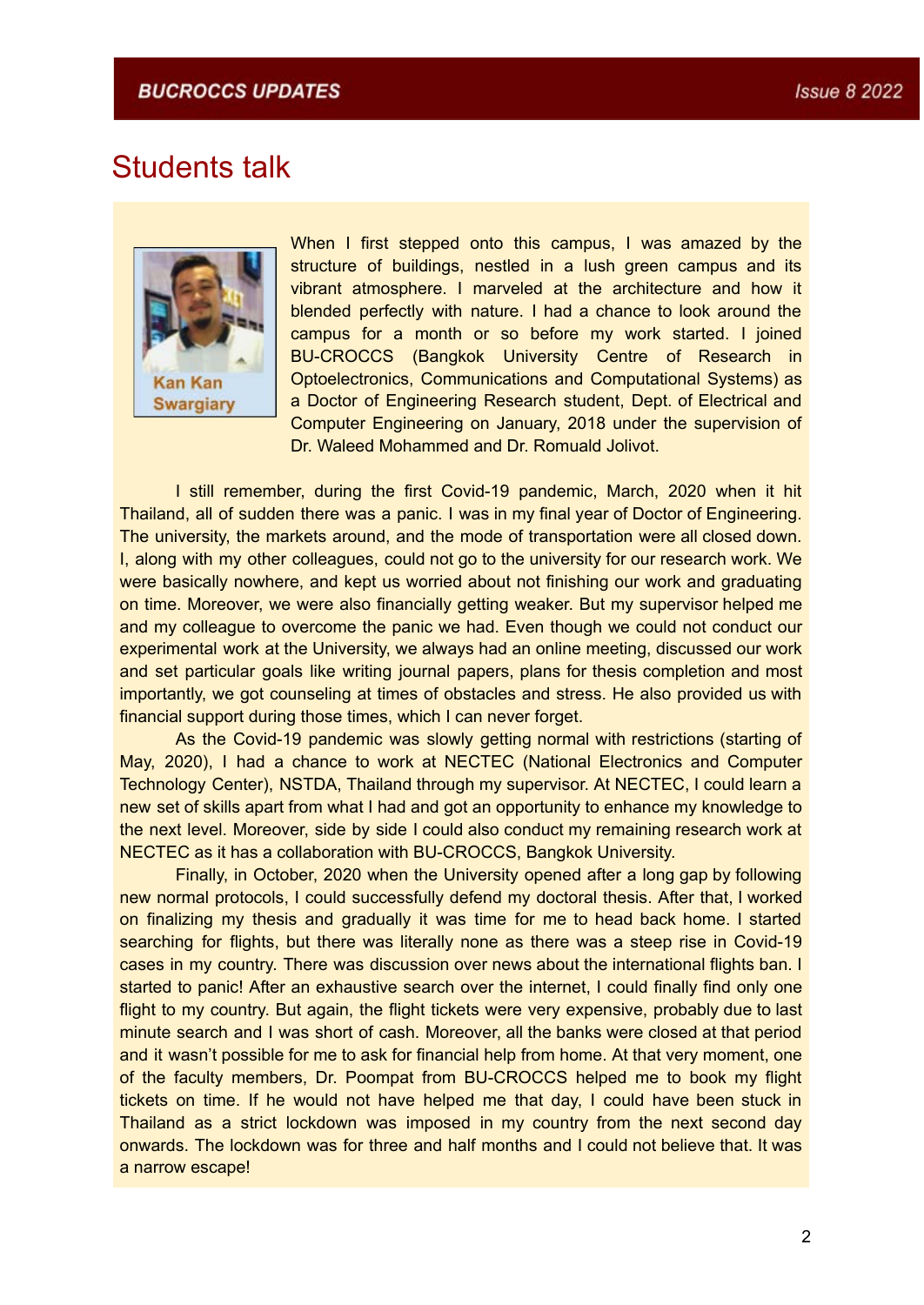### **BUCROCCS UPDATES**

After I was home, I worked on my journal paper and finally it got accepted during February, 2021. By that time, I finished all my requirements for graduation (as per university norms) and finally graduated as Doctor of Engineer in July, 2021. These memories are still strong until today and I can never forget this experience I had during my version of so-called "survival during pandemic time" (March, 2020- December, 2020) in **Thailand** 

There can be no denying that BU-CROCCS has encouraged me to become more independent,offered me the space to grow, motivated, inspired me in many ways, provided me with outstanding knowledge, prepared me to face many challenges in life and enriched personal confidence. BU-CROCCS is like my second home and to me we are like a family. My supervisors didn't let me fail but kept me on the right path always. On the other hand, the faculty members always go way beyond the call of duty in their dedication to the students at BU-CROCCS. This showed me how much they care about helping their students. I would say that I am proud and I overcame some tough times and also enjoyed some really good ones at BU-CROCCS. It will always be remembered and kept close to my heart.

I take this opportunity to thank my whole family. Last, but not the least, I thank God for being with me throughout my journey and I am glad that I will be forever a part of BU-CROCCS, Bangkok University.



My experience for the past year with BUCROCSS has been great. First, the facility has been equipped with many things that are needed for student projects like optics lab, 3D printer and electronic lab or have cooperation with other laboratories nearby such as the NECTEC lab and SIIT lab for any students who need other equipment not available here. Secondly, the faculty members are all nice and friendly. They are more than welcome to answer any question the students might have, teach, demonstrate and guide the students with great patience even a student like me who doesn't

understand much about optics are able to improve several skills under their guidance like understanding optics, basic image processing, Arduino usage and application. I really appreciate them for being there for students' improvement in every step they take.

Lastly, there is also a student's club in BUCROSSS dedicated for student activities to further improve each other. They also host several activities such as their outreach by demonstrating and giving basic understanding of optics knowledge to other schools nearby or hosting seminars by inviting renowned professors from other universities around the world to give the students lectures. Overall, BUCROCSS is a great place to be thanks to all its members and facility for providing me with all of this great experience. I'm glad to be here.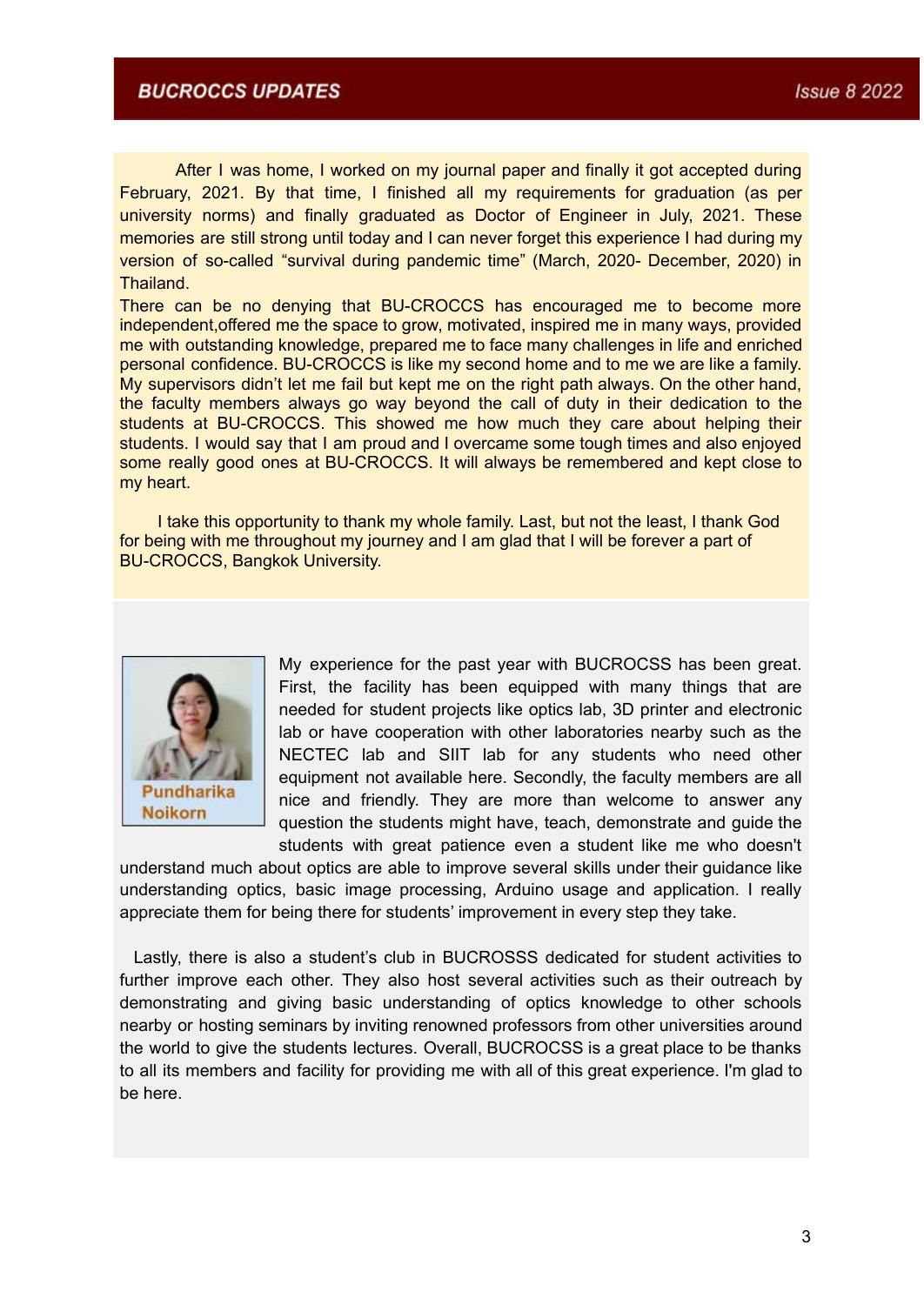

Over the past few years, we all have been affected by the prevailing COVID-19 pandemic. The outbreak began during my first semester of study in Bangkok University. As the situation got worse, I suddenly had to go back to my country and study online instead of onsite. Although many people will blame online classes as ineffective, for me I think they help us learn things on our own without relying on teachers. Finding information for solving an issue on our own is also a kind of practice and gaining experience before going to work a real job. When I have a problem with my research, every faculty member

in BU-CROCCS is ready to give me advice kindly. Here, we treat each other more than student-teacher roles, and treat everyone as a family member. I would like to thank the support of my supervisor. We keep in touch all the time, and meet via Skype several times a week. It helps me progress faster on my research.

# <span id="page-3-0"></span>Students news

## <span id="page-3-1"></span>*BUCROCCS students completing their graduate studies*

In spite of the lock down situation, several of our students managed to successfully complete their graduate studies and earn their degrees. For some, a big part of their work was performed online.



**Kan Kan Swargiary** *(India)* **Doctoral** *Oct 202o*

defended his doctoral thesis in October 2020. His thesis was titled: *3D printed optical system based on Digital Light Processing technology for sensing applications*, under the supervision of two BUCROCCS members: Dr. Waleed Mohammed and Dr. Romuald Jolivot.



**Masters** Mars 2020

defended his master's thesis in Mars 2020. His thesis was titled: *Low cost solar power system with open loop tracking for rural and developing areas*, under the supervision of two BUCROCCS members: Dr. Waleed Mohammed and Dr. Karel Sterckx.



**Sunil Deka** *(India)*

**Doctoral** *Oct 2020*

defended his doctoral thesis in November 2020. His thesis was titled: *Metal and nano-particles as inclusion in multilayer thin film anti-reflection coating to providet blocking*, under the supervision of two BUCROCCS members: Dr. Waleed Mohammed and Dr. Romuald Jolivot.



**Hironmay Deb** *(India)*

**Doctoral** *Dec 2020*

defended his doctoral thesis in November 2020. His thesis<br>was titled: Guided Mode was titled: *Guided Mode Resonance Based Spectroscopy for Sensing Applications*, under the supervision of BUCROCCS member: Dr. Waleed Mohammed.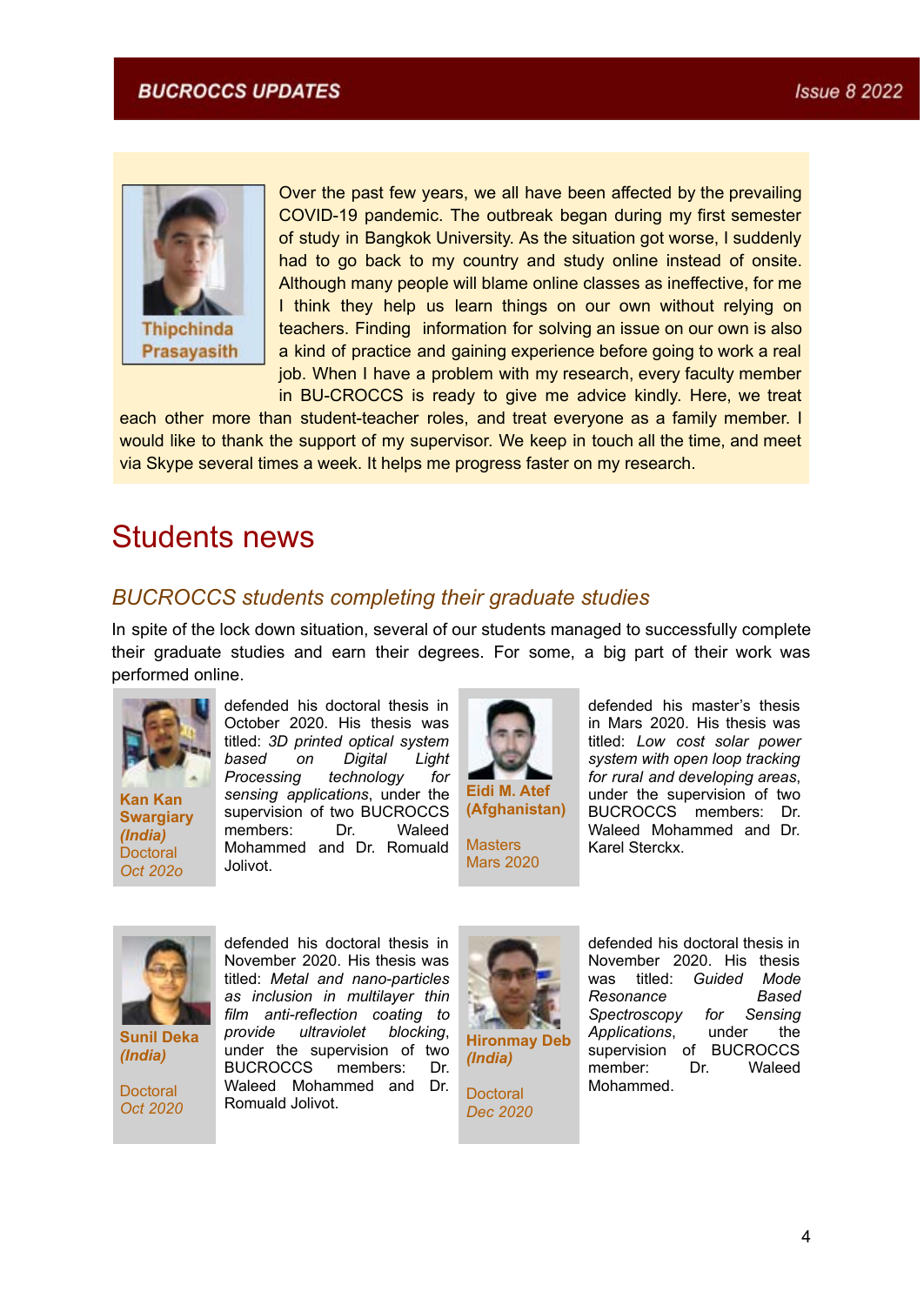## <span id="page-4-0"></span>*Next step for BUCROCCS undergraduate researchers*

During the period of 2020-2021, two of our undergraduate students have taken major steps towards that direction.



**Ms. Pandhittaya Noikorn**

In 2020, our former student Ms. Pandhittaya Noikorn has joined the electrical engineering department at the University of Manitoba as a masters' student. She is currently working with Dr. Sherif Sherif.

- Ms. Noikorn was also a one term president of the student's OSA chapter in Bangkok university.
- In 2019 she received the Young Scientist and Technologist Programme (YSTP).



**Ms. Nisakon Chanthachaem**

In 2021, our former student Ms. Nisakon Chanthachaem joined Sirindhorn International Institute of Technology at Thammasat University as a masters' student. She is currently working with Dr. Shu Han HSu.

- Ms. Chanthachaem was also a one term president of the student's OSA chapter in Bangkok university.
- In 2019, she completed an online internship program with the University of Manitoba due to the COVID situation.
- In 2020 she received the Young Scientist and Technologist Programme (YSTP).

### <span id="page-4-1"></span>*Our undergraduate researchers activities at the center*

#### **Development of an On-Campus Bus Tracking System Using IoT Technologies**

From late 2020 to early 2021, BU-CROCCS faculty members together with undergraduate research assistants (Mr. Sahussawat Kittiwatmethi and Miss Kanpitcha Phongsrinilubol) developed an on-campus bus tracking system using IoT technologies. The developed system consists of an Arduino Uno based sensor node connected to a GPS module and a NB-IoT communication module. Bus locations were updated approximately every 5 s to a UDP server located in BU-CROCCS. A Python-based GUI was also created to extract and display real-time locations of two different buses. A successful demonstration was done on two buses during the annual open house event. Further enhancements are expected once students return on campus on a regular basis, for example adding environment sensors to report on-campus PM 2.5 dust levels.

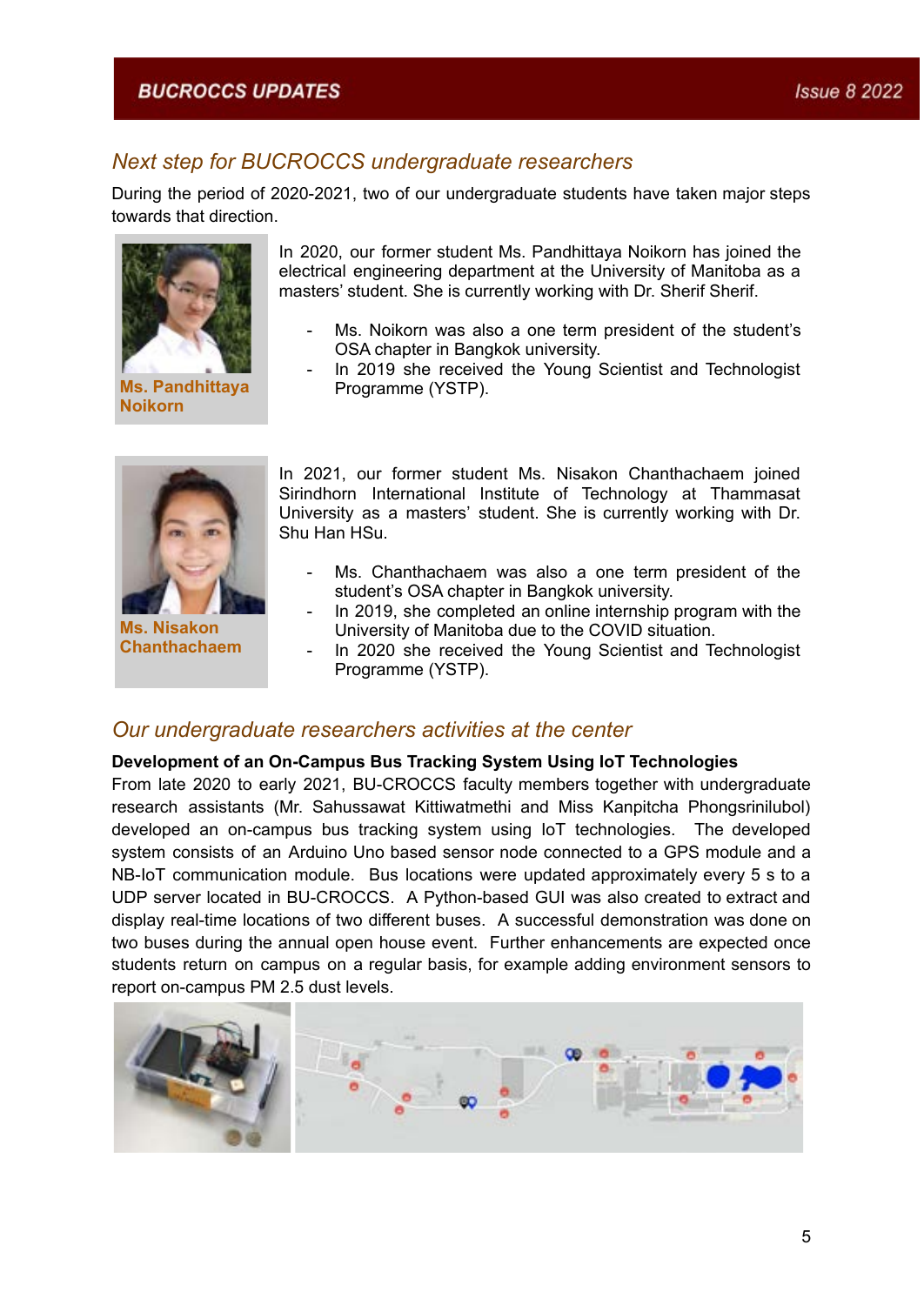## <span id="page-5-0"></span>Carrying on research during lock-down

The majority of my research used to concentrate on the hardware development of transceivers for Optical Wireless Communication (OWC). Since this requires the access to laboratory equipment, the attention during the work-from-home period of the pandemic was shifted to the processing of signals, both for OWC and other software defined communication purposes, on Field Programmable Gate Array (FPGA). This hardware implementation could be verified through software simulations.



Dr. Karel Sterckx



Dr. Poompat Saengudomlert

Off-campus research activities during the work-from-home periods focused on theoretical investigations of wireless and visible light communication systems. Specific topics include probabilistic analysis of grant-free repeated wireless packet transmissions for high reliability, optimization of user grouping for multi-user multi-input multi-output indoor optical wireless transmissions, and analysis of light dimming supports for multi-carrier indoor optical wireless transmissions. One experimental field study on IoT for cattle escape detection was conducted by a supervised master student in Laos. Finally, two mathematics courses (deterministic and probabilistic) were created and delivered for the new undergraduate program on Artificial Intelligence Engineering & Data Science.

During the past two years of pandemic, interaction with graduate students and undergraduate research students could be done only through online platforms. This had a great impact on their progress and research work, especially for those who needed access to the laboratory. For may, we had to count on their previous data or add more theoretical work and calculations to support their findings. We had as well reached to our collaborators, whose laboratories remain open with restrictions, to help with the needed experimental work. In spite of that, we still managed to publish a number of international journal papers as well as online conference presentations. We had as well managed to finish the graduate work and defense for several doctoral and masters students within our program or in co supervision with our collaborating institutes.



Dr. Waleed Mohammed



Dr. Romuald Jolivot

Research requires some changes in the way it is usually carried out (doing lab experiments, data analysis) while working-from-home. At the moment, my research involves mostly data analysis. Fortunately, I am collaborating with NECTEC on a project to develop a sensor for the detection of volatile organic compounds (gasses). Our collaborators provided new data continuously since the beginning of the pandemic, hence, work progressed without any substantial obstacles. In addition, a computer programming course was developed and taught for the new undergraduate program on Artificial Intelligence Engineering & Data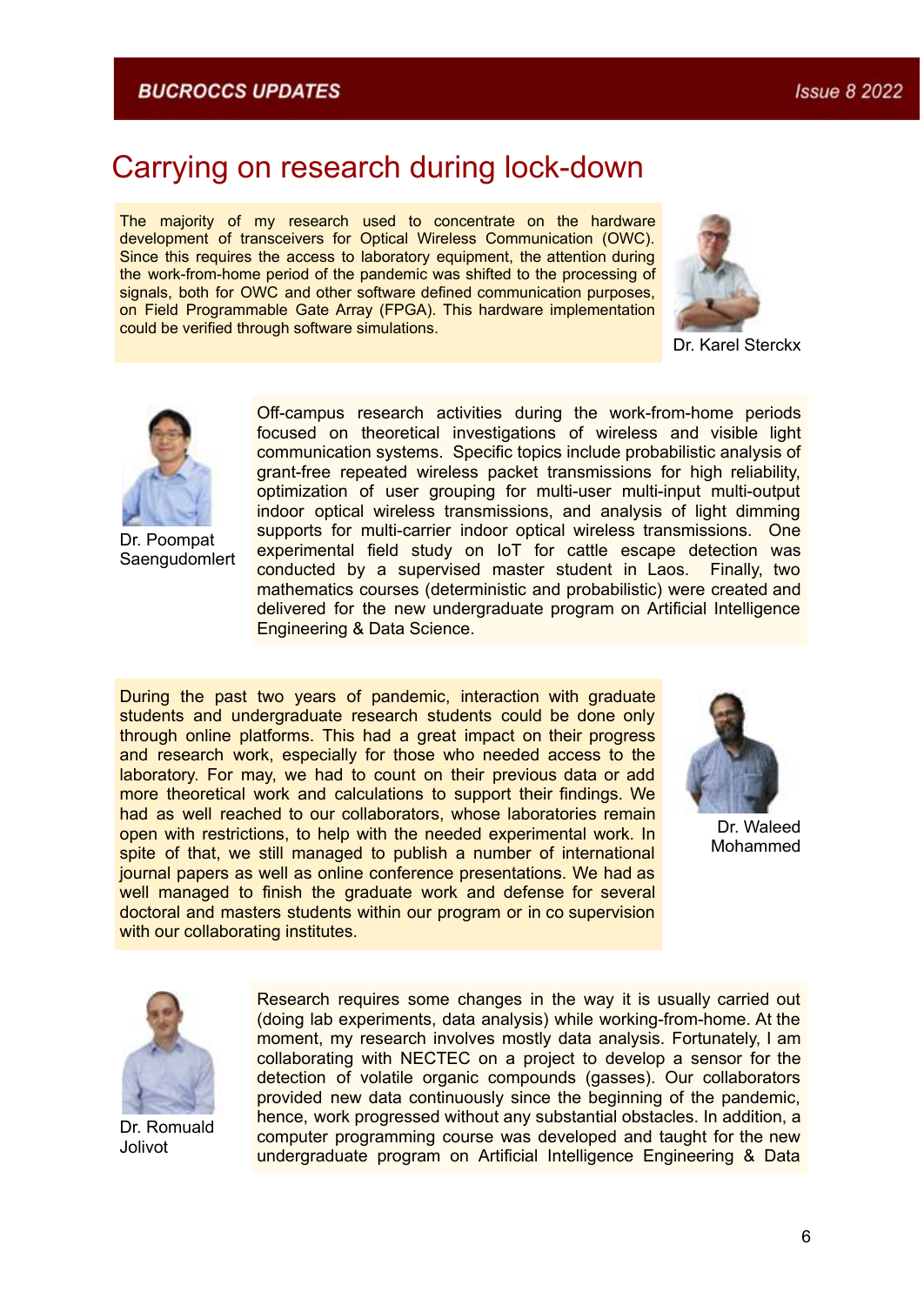Science. Lastly, despite the international travel restrictions, supervision of internships carried-on out with international students managing to "recreate" laboratory setup at home (i.e. creating a reduced-scale warehouse for automatic detection pallet detection).

#### dddd



Dr. Wisarn Patchoo



Dr. Pakorn Ubolkosold During the lockdowns, my R&D activities were mainly on the software side. The collaboration with the team members was carried out via different online meeting platforms. During that time, we worked on a prototype of a mobile-based image classification system where different neural network architectures and datasets were experimented. Due to the mobility restriction, collecting the image dataset by taking photos from the actual objects owned by different persons was not possible. We were then left with no choice but to develop our custom image scraping tool that could automatically collect the relevant and useful images from the internet. Using the developed tool, we were able to sufficiently collect the training images and build the model with satisfactory prediction accuracy. The trained model was finally deployed on a server providing APIs for the mobile application.

During years of pandemics, researcher mobility becomes restricted, since most of the countries do not allow traveling abroad. In my case, I have been granted by H2020-MSCA-RISE-2020 for a research project named "SwiftV2X" since the year 2020. This project mainly focuses on research collaboration based on researcher exchange. Unavoidably, the project has been postponed for a year due to COVID-19. Fortunately, since December 2021, the project has been restarted under very strict travel control. Additionally, most of the research now is conducted through mathematical models and computer simulation tools, which do not require on-site research facilities and allow anywhere and anytime researching.



Dr. Chakkaphong **Suthaputchakun**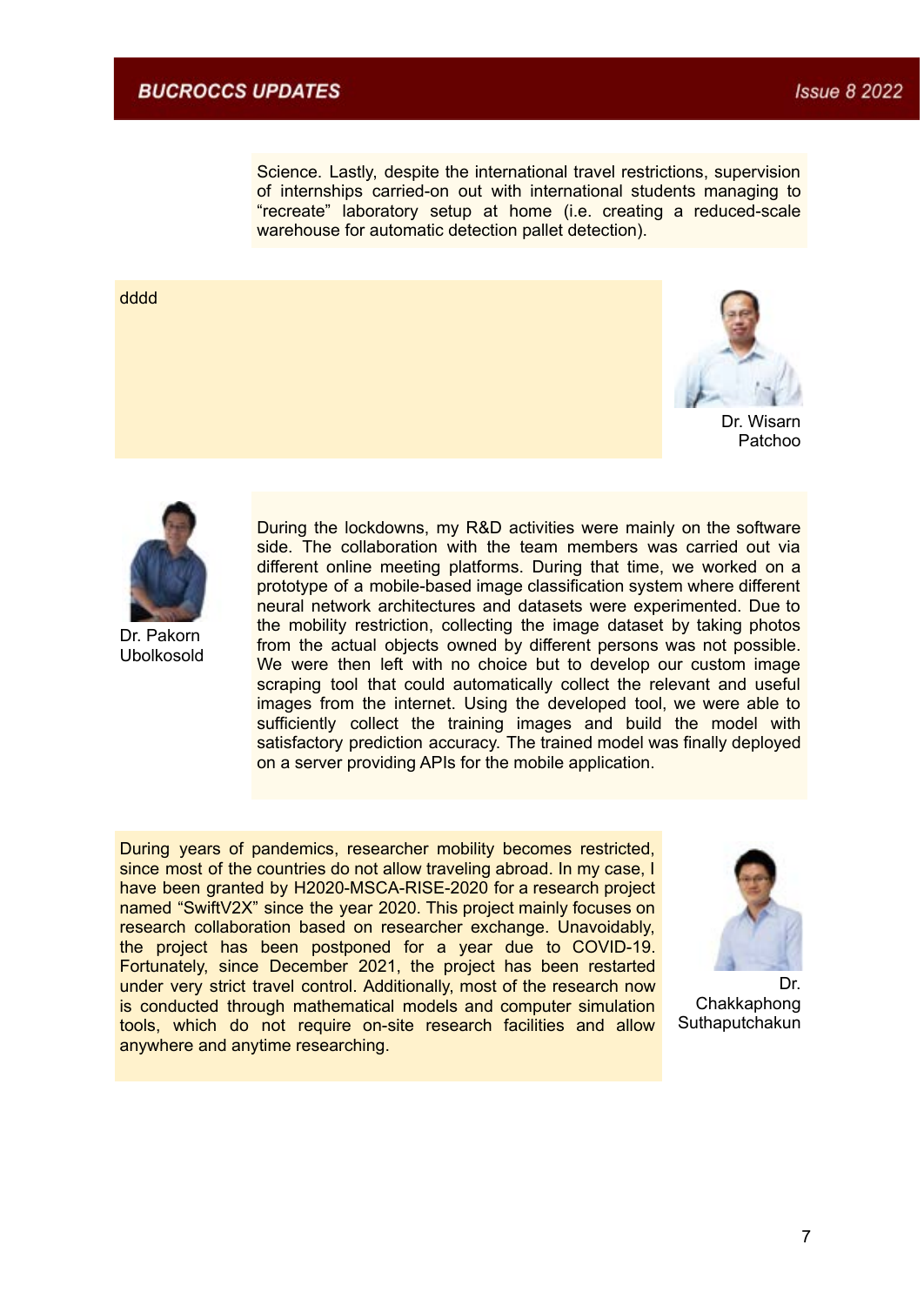# <span id="page-7-0"></span>**Highlights**

## <span id="page-7-1"></span>*Online internship at BUCROCCS*

| Mr. Bhubhud Thongrakon<br>Project:<br>Optical properties of polymer<br>waveguides.       | During the summer of 2020, three<br>undergraduate students from<br>the<br>international school of engineering,<br>Chulalongkorn University<br>have<br>performed their online internship<br>training at BUCROCCS.    |
|------------------------------------------------------------------------------------------|---------------------------------------------------------------------------------------------------------------------------------------------------------------------------------------------------------------------|
| <b>Ms. Kawintida Santavanond</b><br>Project:<br>Biosensor based on gold<br>nanoparticles | The students worked<br>under the<br>supervision of Dr. Wisarn Patchoo and<br>Dr. Waleed Mohammed. Their home<br>institute advisor is Dr. Charusluk<br>Viphavakit.                                                   |
| <b>Mr. Prattakorn Metem</b><br>Project:<br><b>Optical fiber sensors</b>                  | Dr. Viphavakit is a former co-supervised<br>student at BUCROCCS during her<br>masters thesis at AIT. She was also a<br>visiting researcher during her doctoral<br>research work at Frederick University,<br>Cyprus. |

## <span id="page-7-2"></span>*Invited Talks*

P. Saengudomlert, "Multi-carrier modulation techniques for visible light communications," Keynote Speech for International Conference on Science and Contemporary Technologies (ICSCT), Bangladesh, 5 August 2021 (delivered online).

P. Saengudomlert, "5G and IoT," Webinar jointly organized by Asian Institute of Technology (AIT) and Asia-Pacific Telecommunity (APT), 17 May 2021.

K. Sterckx, "LED Lighting & Visible Light Communication (VLC)" during the Faculty Development Program (FDP) on 'Futuristic Technologies', organized from 19 until 25 January 2022 by and at the by Department of Computer Science and Engineering, DPGITM Gurgaon, India

W. Mohammed, "Thin Film of Nanoparticles for Optical Sensing," 2nd international conference in science and innovative engineering (I-COSINE 2020), Nov 9th , Malacca, Malaysia.